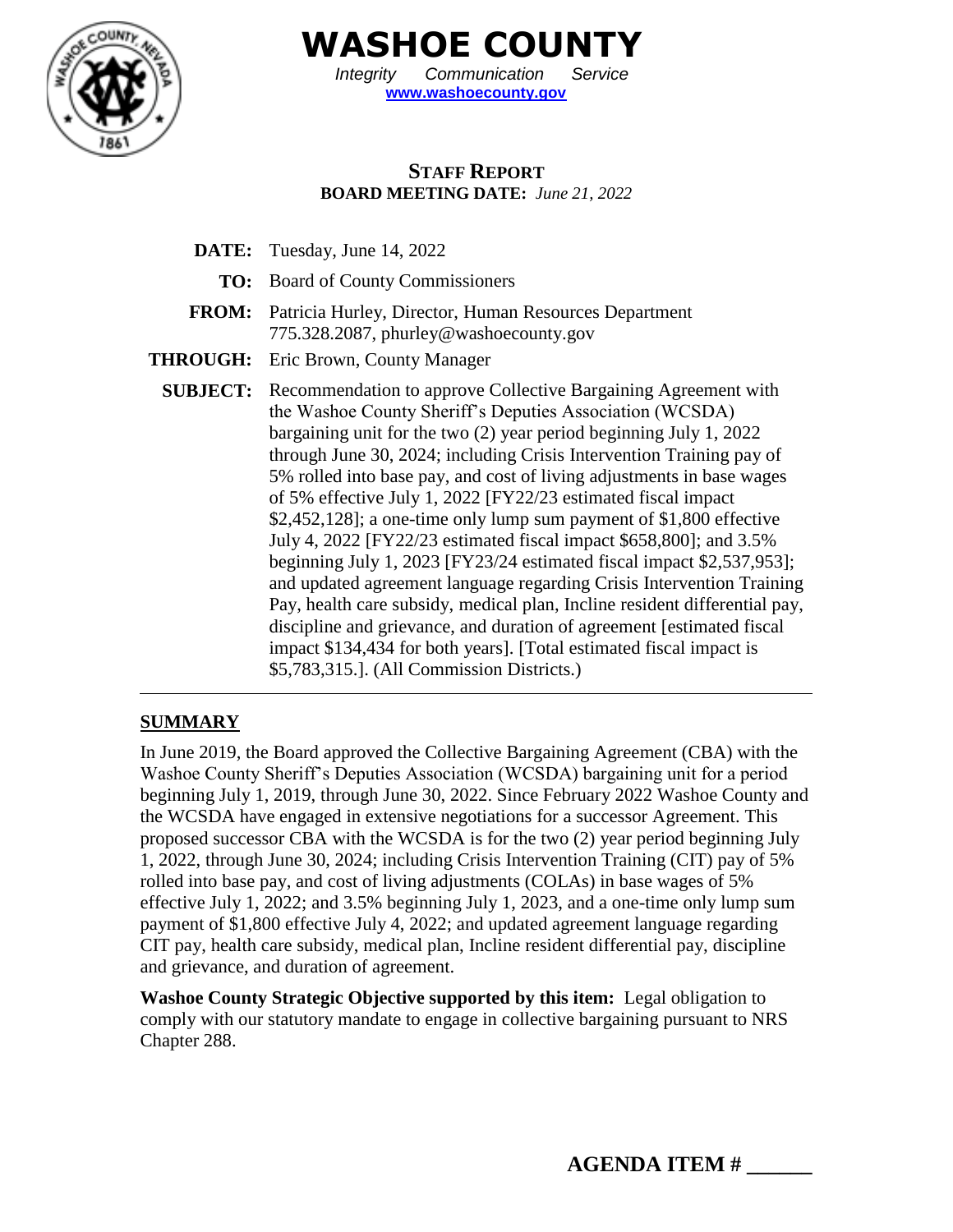### **PREVIOUS ACTION**

On July 9, 2019, the Board approved a CBA with the WCSDA bargaining unit for the three year period beginning retroactive to July 1, 2019 through June 30, 2022; including COLA(s) of 2.5% effective July 1, 2019; 2.5% beginning July 1, 2020; and 2.5% beginning July 1, 2021; and updated agreement language regarding salaries, rights of association, holidays and holiday pay, medical plan, safety equipment, special pay differential, night shift differential, dues deduction, distribution of contract, resident deputy pay, deferred compensation plan, and duration of agreement.

# **BACKGROUND**

The parties reached Tentative Agreements on all issues. The Association has voted and ratified the Agreement. Following is a summary explanation of the substantive changes to the Agreement:

## Term

The term of the Agreement is for two (2) years: July 1, 2022, through June 30, 2024.

# Exhibit A - Salaries

Exhibit A reflects the Crisis Intervention Training (CIT) pay of 5% rolled into base pay, a 5% COLA effective July 1, 2022, and a one-time only lump sum payment of \$1,800, effective July 4, 2022 (paid on July 22, 2022), for employees hired on or prior to June 30, 2022, and on payroll and in paid status the entire payroll period of PP#  $15/22$  (July  $4 -$ July 17, 2022), and covered under the WCSDA bargaining agreement in effect at the time of payment; and a 3.5% COLA beginning July 1, 2023.

#### Article 18 – Medical Plan

New language is added under section C6. Employees hired after June 30, 2010, and on or before June 30, 2040, who retire with twenty (20) years of continuous service with WCSDA and/or WCSSDA, shall receive a subsidy equivalent to the 20-year subsidy provided to Tier 2 retirees. In addition, the composition of the Insurance Negotiation Committee has been updated in Section A.

## Article 23 – Special Pay Differential

Crisis Intervention Training (CIT) 5% Pay Differential has been discontinued in this Article and the 5% CIT pay differential is now built into the base wage as shown in Exhibit A-Salary Schedules effective July 1, 2022.

#### Article 31 – Resident/Remote Deputy Pay

Effective July 4, 2022, this article is updated to reflect employees who are assigned as resident Deputies to the Incline sub-station, who reside at Incline Village, Crystal Bay, Brockway, Kings Beach, Agate Bay, Carnelian Bay, Cedar Flats, Tahoe City, or Tahoe Vista, shall be paid a \$400 biweekly assignment differential (increase from \$385.52 biweekly) to compensate for increased cost of living.

Effective July 4, 2022, employees who are assigned as remote Deputies to the Incline sub-station who do not reside there, use their personal vehicle for travel to and from work, and who do not have access to a County vehicle shall receive \$150.00 transportation allowance per pay period (increase from \$69.10 per pay period).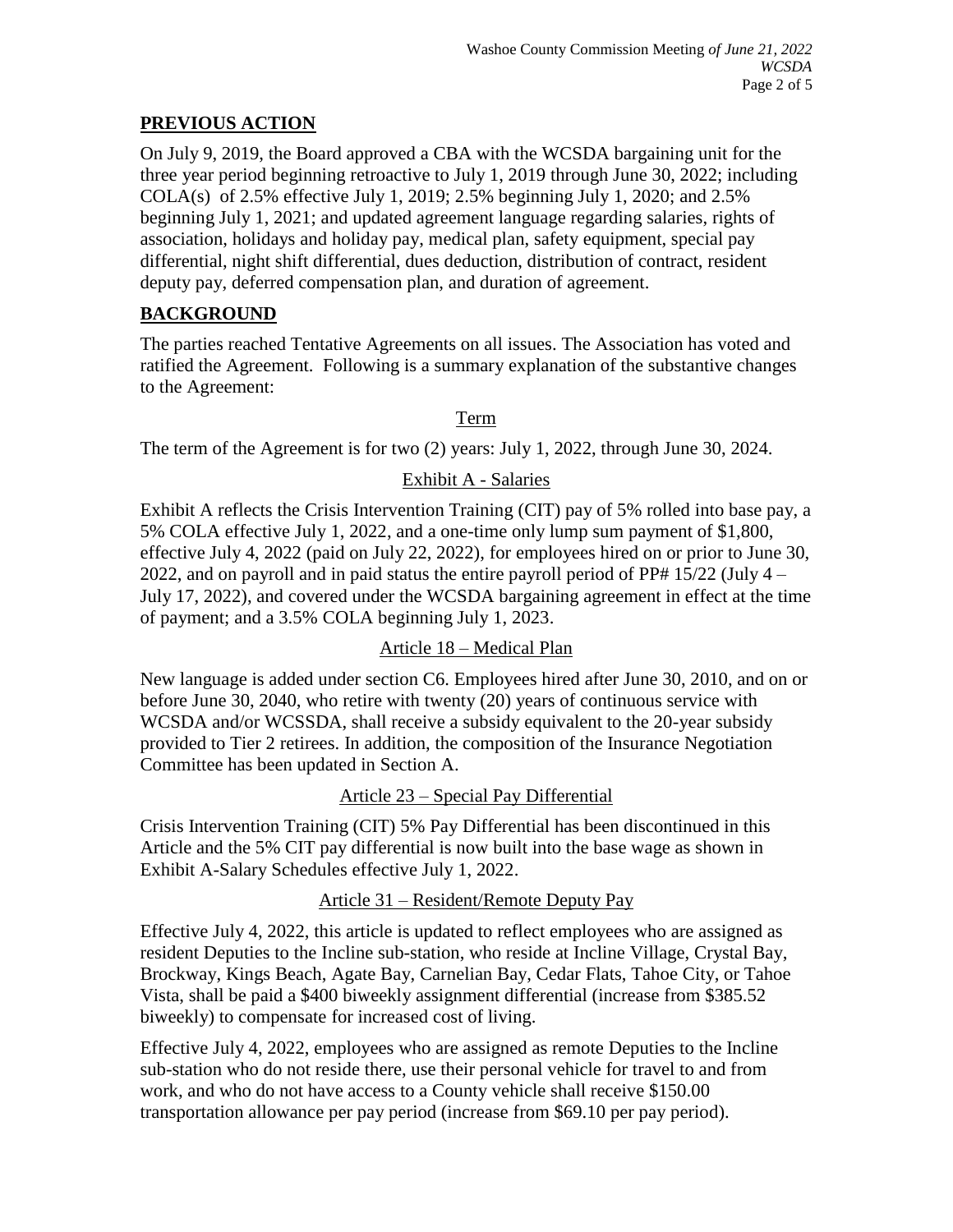Article 34 – Investigations / Article 35 – Discipline / Article 36 – Discharge / Article 37 – Probationary Employees / Article 38 – Grievance Procedure

Articles 34, 35, 36, 37, and 38 are combined into procedure for imposition of punitive action. Changes reflect NRS Chapter 289 (Peace Officer Bill of Rights). This article is not intended to supplant or substitute for open and informal communications between command staff and deputies. While each situation must be handled on a case-by-case basis, informal discussions are encouraged.

#### Article 47 – Duration of Agreement

This Article is updated to reflect the new two-year term of agreement of July 1, 2022, through June 30, 2024.

### **FISCAL IMPACT**

The annual FY 22/23 fiscal impact associated with these recommendations is estimated at \$3,178,145 and a portion is included in the FY 22/23 approved budget. These cost increases may necessitate a budget adjustment during the fiscal year. The Budget Division will monitor the budget status related to these contracts and propose necessary budget adjustments as needed.

The FY 22/23 fiscal impact is broken out as follows:

| Description                             | <b>WCSDA</b> |
|-----------------------------------------|--------------|
| <b>COLA</b>                             | \$2,388,294  |
| Lump Sum                                | \$658,800    |
| <b>CIT Pay</b>                          | \$63,834     |
| <b>Health Care</b>                      | \$45.430     |
| Incline/Gerlach Assignment Differential | \$753        |
| Incline Assignment Personal Vehicle Use | \$21,034     |
| <b>TOTAL FY22/23</b>                    | \$3,178,145  |

**FY 22/23**

The annual FY 23/24 fiscal impacts associated with these recommendations are estimated at \$2,605,170 and is broken out as follows:

| 1 1 201 27                              |              |
|-----------------------------------------|--------------|
| Description                             | <b>WCSDA</b> |
| <b>COLA</b>                             | \$2,471,885  |
| Lump Sum                                | $$ -0-$      |
| <b>CIT Pay</b>                          | \$66,068     |
| <b>Health Care</b>                      | \$45.430     |
| Incline/Gerlach Assignment Differential | \$753        |
| Incline Assignment Personal Vehicle Use | \$21,034     |
| <b>TOTAL FY23/24</b>                    | \$2,605,170  |

**FY 23/24**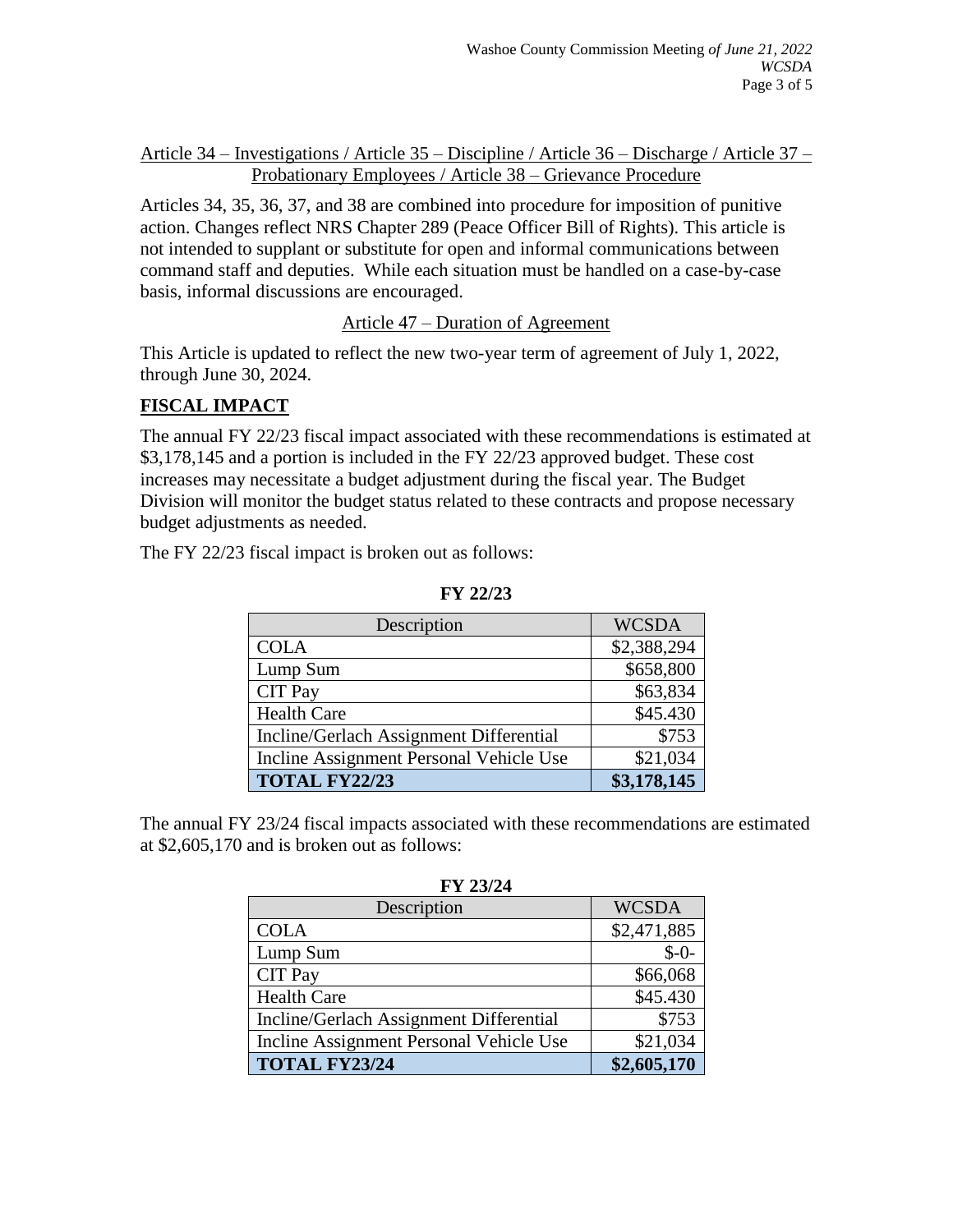Notes:

Totals in tables may be off by a dollar or two due to rounding

Estimated FY23 impact of 1.0% COLA per FY22 salaries (incl. PERS) = \$477,659

FY22/23 One-time Lump Sum not PERS Compensable

 Estimates do not include additional positions approved for FY23 or estimated PERS changes for FY24

 FY24 estimates reflect cumulative impacts based on FY23 increases-not incremental impacts (i.e., FY23 COLA plus FY24 COLA)

## Health Care:

FY23 estimated impact of Health Care is based on current information, including current retiree eligibility and retiree plan enrollment. Total estimated cost of \$54,000 is pro-rated between Deputies and Supervising Deputies based on number of eligible positions. It's anticipated that FY24 will have a higher cost, but it's unquantifiable at this time as it's unknown how many eligible retirees will participate.

Upon full implementation, the total annual expense is estimated to be material/significant and exceed \$550,000 per year-based on current costs/enrollment (i.e., not accounting for inflation, increased staffing, etc.). However, future Post Employment Benefit Actuarial Valuations will be updated to reflect the revised provisions to determine required contributions/funding.

## **RECOMMENDATION**

Recommendation to approve Collective Bargaining Agreement with the Washoe County Sheriff's Deputies Association (WCSDA) bargaining unit for the two (2) year period beginning July 1, 2022 through June 30, 2024; including Crisis Intervention Training pay of 5% rolled into base pay, and cost of living adjustments in base wages of 5% effective July 1, 2022 [FY 22/23 estimated fiscal impact \$2,452,128]; a one-time only lump sum payment of \$1,800 effective July 4, 2022 [FY22/23 estimated fiscal impact \$658,800]; and 3.5% beginning July 1, 2023 [FY 23/24 estimated fiscal impact \$2,537,953]; and updated agreement language regarding Crisis Intervention Training (CIT) Pay, health care subsidy, medical plan, Incline resident differential pay, discipline and grievance, and duration of agreement [estimated fiscal impact \$134,434 for both years]. [Total estimated fiscal impact is \$5,783,315.].